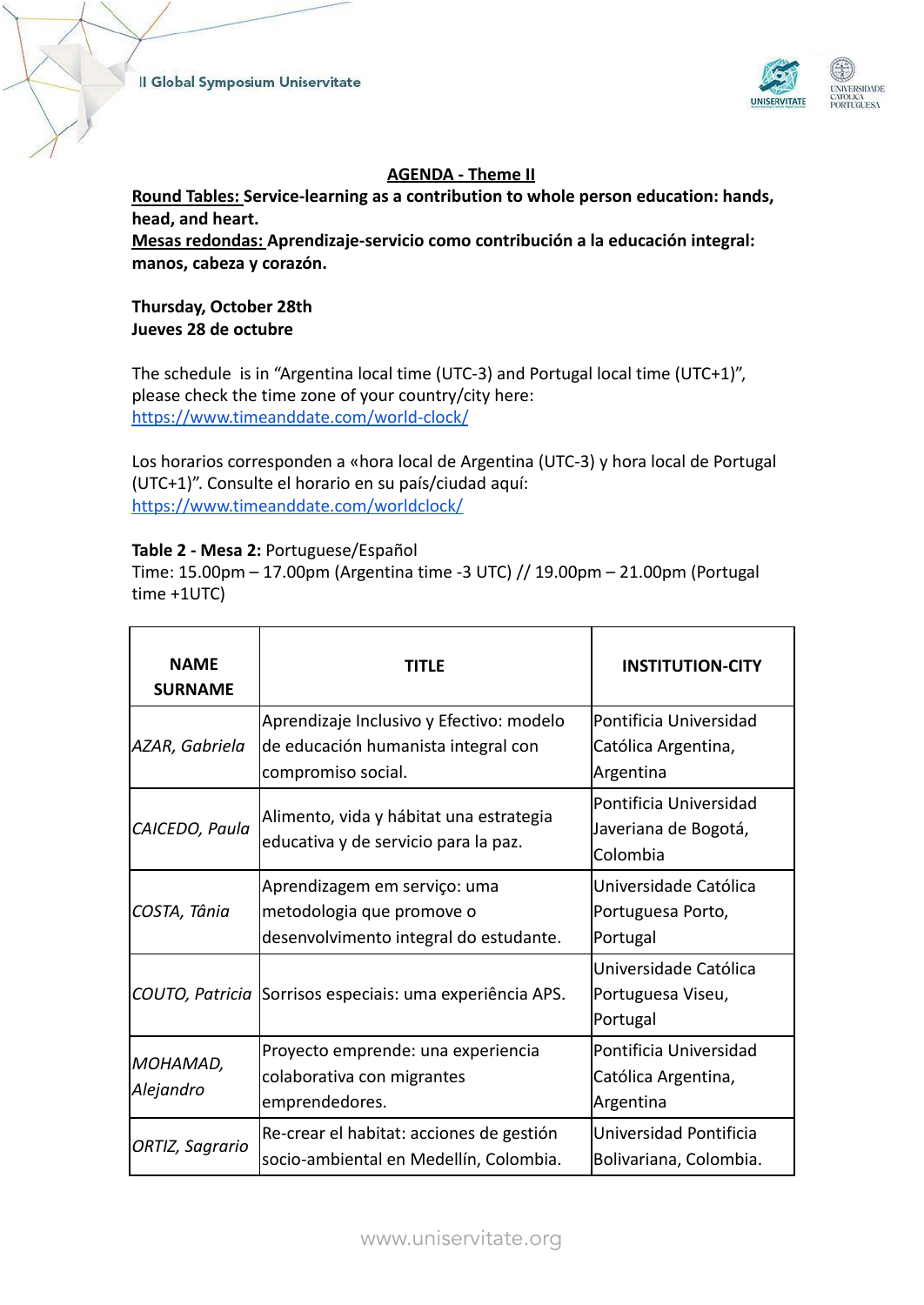

| <i>QUIÑONES</i><br>AGUILAR, Ana | Diseño y cultura, educación integral para la<br>lvida.                                     | Pontificia Universidad<br>Javeriana de Bogotá,<br>Colombia |
|---------------------------------|--------------------------------------------------------------------------------------------|------------------------------------------------------------|
| RABIAIS, Isabel                 | Capacitar para salvar: uma experiência de<br>espiritualidade e aprendizagem em<br>serviço. | Universidade Católica<br>Portuguesa Lisboa,<br>Portugal    |

# **Friday, October 29th**

#### **Viernes 29 de octubre**

The schedule is in "Argentina local time (UTC-3) and Portugal local time (UTC+1)", please check the time zone of your country/city here: <https://www.timeanddate.com/world-clock/>

Los horarios corresponden a «hora local de Argentina (UTC-3) y hora local de Portugal (UTC+1)". Consulte el horario en su país/ciudad aquí: <https://www.timeanddate.com/worldclock/>

# **Table 5 - Mesa 5:** English/Español

Time: 08.00am – 10.00am (Argentina time -3 UTC) // 12.00pm - 16.00pm (Portugal time +1 UTC)

| <b>NAME</b>                   | TITLE                                                                                                | <b>INSTITUTION</b><br><b>COUNTRY</b>                           |
|-------------------------------|------------------------------------------------------------------------------------------------------|----------------------------------------------------------------|
| DIAS, Paulo                   | Service learning in psychology: analysis of<br>an experiment.                                        | Universidade Católica<br>Portuguesa Braga,<br>Portugal         |
| LINDAU,<br>Anne-Kathrin       | Teacher professionalization through<br>service-learning using a whole school<br>approach as example. | <b>Catholic University</b><br>Eichstätt-Ingolstadt,<br>Germany |
| LUWEREKERA,<br><b>Bernard</b> | Service learning in african higher<br>education: a spirituality for diligent<br>service to humanity. | University of Kisubi,<br>Uganda                                |
| MARTÍNEZ ODRÍA,<br>Arantzazu  | El acompañamiento educativo en el<br>desarrollo de proyectos de<br>aprendizaje-servicio.             | Universidad San Jorge,<br>Spain                                |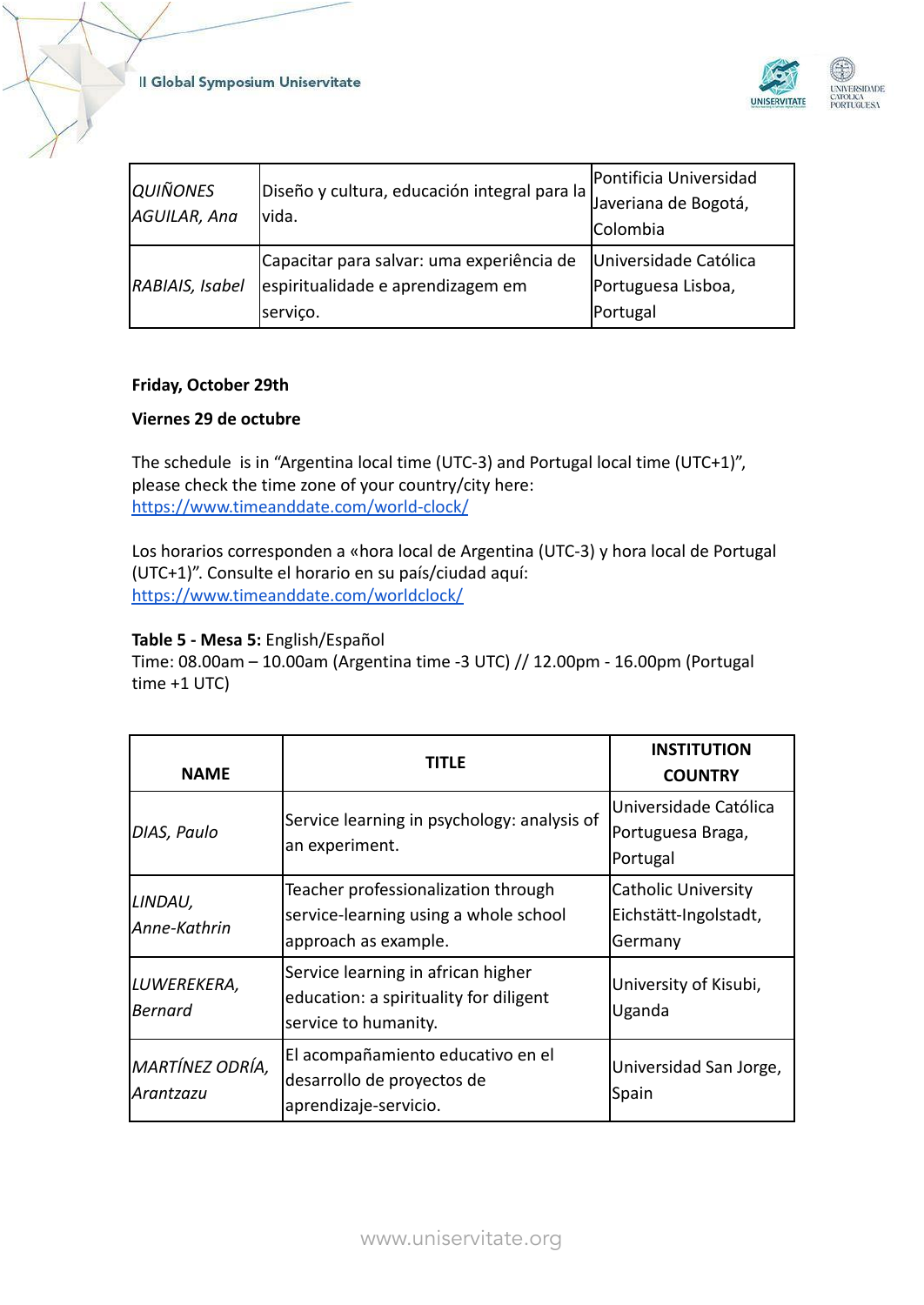

| MUNIZAGA PLAZA,<br>lJuan Antonio | Comunidad Laboratorio: Co-creando<br>barrios sostenibles a través del<br>Aprendizaje-Servicio              | Universidad Católica<br>del Norte, Chile                |
|----------------------------------|------------------------------------------------------------------------------------------------------------|---------------------------------------------------------|
| OLIVEIRA, Ana<br>lMaria          | Os efeitos da participação em estudantes<br>de serviço social: a experiência de<br>aprendizagem em serviço | Universidade católica<br>Portuguesa Lisboa,<br>Portugal |
| SILVA, Sofía                     | Aprendizaje servicio e interdisciplina:<br>construyendo nuevas perspectivas                                | Pontificia Universidad<br>Católica de Chile, Chile      |
| SOUMIYA,<br><b>Nandhini</b>      | Understanding the impact of<br>service-learning on college students'<br>learning outcomes.                 | Lady Doak College,<br>lIndia                            |

# **Table 6 - Mesa 6:** English/Français

Time: 08.00am – 10.00am (Argentina time -3 UTC) // 12.00pm - 16.00pm (Portugal time +1 UTC)

| <b>NAME</b><br><b>SURNAME</b> | TITLF                                                                                                                                   | <b>INSTITUTION-CITY</b>                                     |
|-------------------------------|-----------------------------------------------------------------------------------------------------------------------------------------|-------------------------------------------------------------|
| CULIC, Lorina                 | Self-efficacy, attitudes, and skills in<br>service-learning projects of romanian<br>students                                            | Babes Bolyai University,<br>Romania                         |
| LLENAS,<br>Milrose            | Analysis of the narratives of students'<br>challenges and opportunities in e-service<br>learning.                                       | University of Santo<br>Tomas, Philippines                   |
| LOPES,<br>Eduardo             | Educating for the SDGS: analysing students'<br>reflections on a service-learning experience in  Portuguesa Porto,<br>higher education.  | Universidade Católica<br>Portugal                           |
| <b>MAEMBLE,</b><br>Benjamin   | La chorale des étudiants de l'ucac : lieu<br>d'expérience de l'apprentissage-service.                                                   | Université Catholique<br>d'Afrique Centrale,<br>Cameroon    |
| PACHO, Titus                  | Employability in a Service-Learning Program.                                                                                            | Kisii University, Kenya                                     |
| PYNOO, Bram                   | (Online international) service-learning - the<br>case of an institution wide elective course<br>"Global Sustainability and Engagement". | <b>VIVES University of</b><br>Applied Sciences,<br>Belgium. |